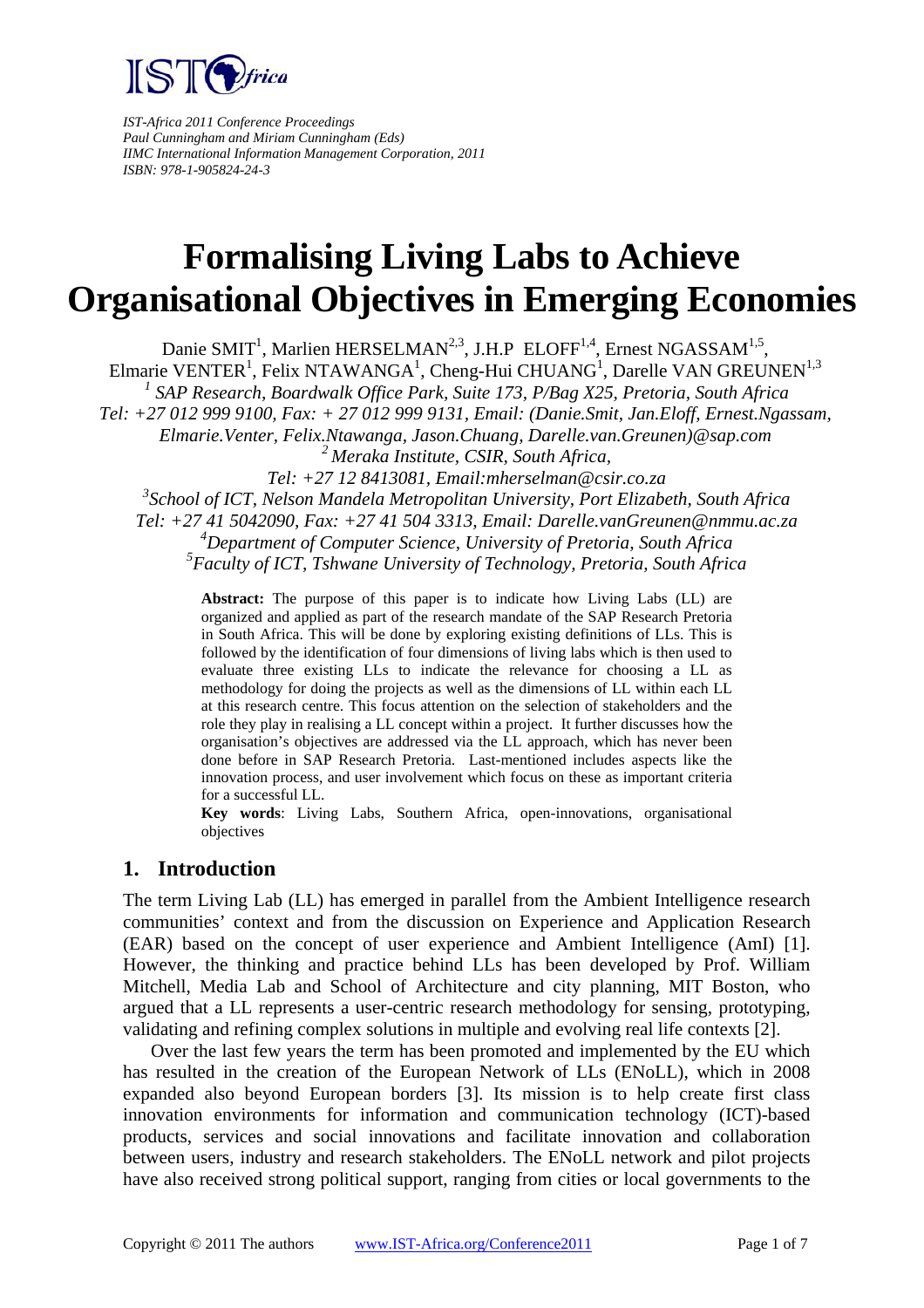European Commission. This has in a way been a collective effort to include users in a systematic way in a European innovation system.

SAP Research has been following the LL methodology for the last couple of years and also participated actively in ENoLL as well as different LLs in particularly Europe, but also other parts of the World. SAP Research Pretoria has formally started pursuing the LL methodology with one of its project (Collaboration@Rural) in 2007 [4]. LLs have featured prominently in most of its research project since 2007. This is mainly due to the "practical" nature of the directed research undertaken and its specific focus on the development and adaptation of appropriate ICTs for Emerging Economies.

Following the implementation of three successful LLs in South Africa by SAP Research Pretoria, this article is an attempt to formalise and describe the problem of how the LL approach and structure were applied to better align these LLs with the research objectives of SAP Research Pretoria. The intended end results of this paper is to provide evidence that all the LLs at the SAP research unit had to adhere to four dimensions of LLs and by doing that had also to address the research objectives of the SAP research unit in Pretoria. If these LL do not address the objectives of the unit or align with the four dimensions explained below they cannot be regarded as LL in their true essence and they will fail to support the main research vision of the research unit. Each LL is unique in its nature but still add value to and is aligned to specific research objectives.

The remainder of the paper is structured as follows: Firstly a short overview of LL's is given. Secondly a discussion is provided on how to match SAP Research Pretoria's objectives with the LL methodology. Thirdly the concept of an integrated Living Lab model is presented.

### **2. Living Lab Overview**

Research methodology is defined as specific ways and techniques that can be used to understand a phenomenon [5]. Various research methodologies have been invented and utilised in conducting research in different fields of study. A LL methodology, invented in the past few years, has gained popularity and is proving to be having a great impact in Information Systems (IS) research. The LL methodology introduced by Professor William Mitchell was initially used to design home-like environments to test architectural ideas. Recently the idea is spreading and being utilised in conducting research in various fields including IS. Reviewed literature [1;2;3;8] indicate that there is lack of a consensus on a LL definition. A number of definitions for a LL exist in literature [6]. For the purposes of this article and to address the objectives of the SAP research centre a LL is defined as:

#### *"a user-centred, open innovation real environment based on a multi-stakeholder partnership (public-private-people) which enables real-life end users to take an active role in the research, development and innovation process" [7].*

This definition addresses four dimensions forming the basis of a LL approach. These will form the basis of this paper and will be used to evaluate the SAP Research LLs against.

**User-centred**: This term refers to the envisaged end users of a particular innovation should that innovation be implemented in a real-live scenario, i.e. not only in the experimental LL phase, but also in the maturity of the innovation. A selected group of "typical users" gets involved not only in the evaluation of a specific product, but right from the conceptualisation of the idea, requirements definition, design and implementation. In this way, it is believed to result in the development of a much better and suitable product for the end users. The role of a user during product development becomes more important if the intended target market is relatively large and increasingly diverse.

Users typically fall into one of three categories, depending on their maturity and the role they play relating to the innovation: "Drivers" where they take on a user-lead role, "Pro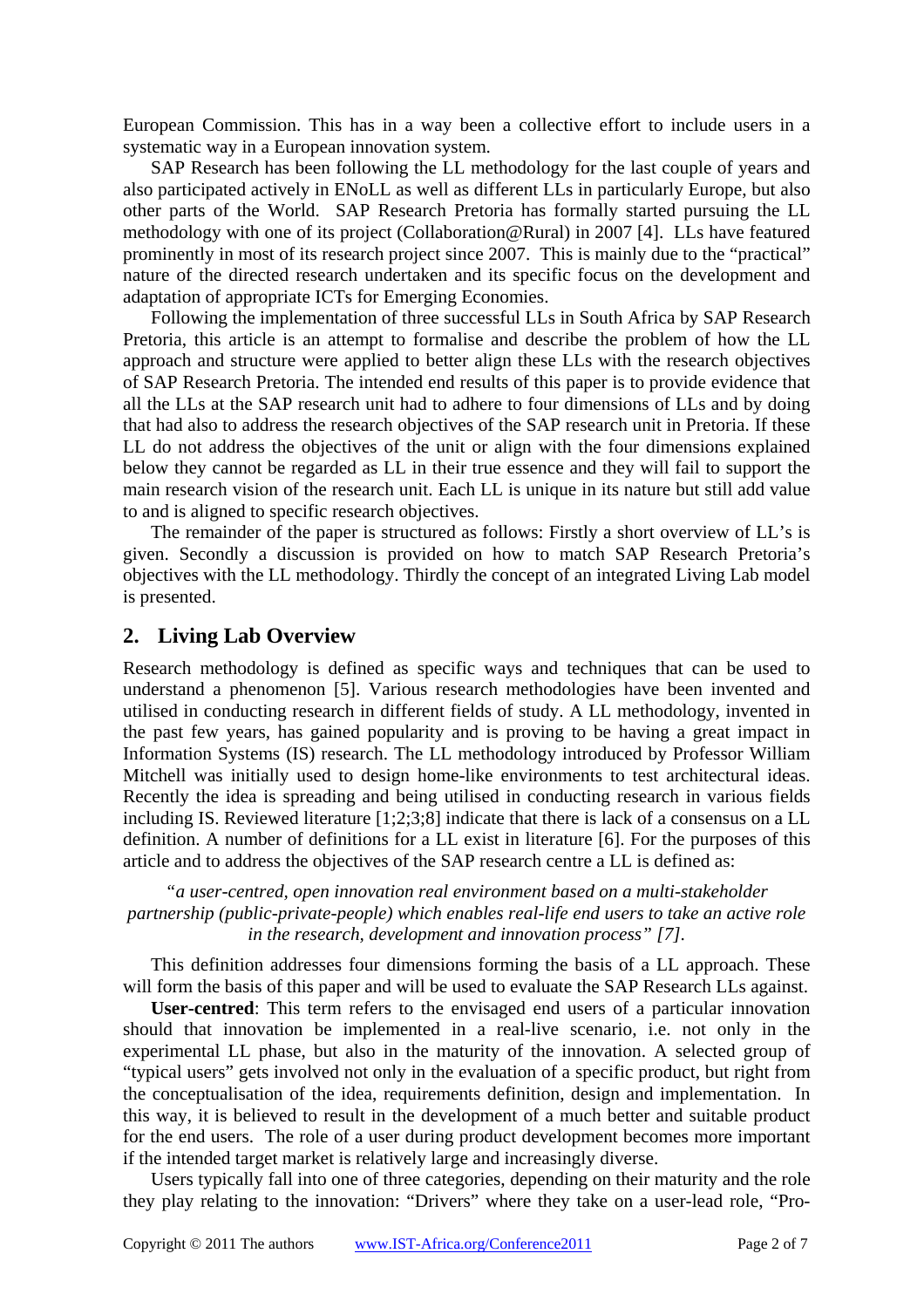active" which typically results in an idea-generation role and finally "Reactive" which normally relates to a concept validation role.

**Open-innovation**: This research paradigm proposes the involvement of many stakeholders, outside the normal limits of a traditional organisation (e.g. a company, a nongovernmental organisation, a university) in the innovation process. In contrast to closedinnovation where firms only use internal sources, open-innovation suggests the companies use both external and internal sources. This shift in innovation paradigm becomes more important in the current innovation environment where external sources posses ever increasing knowledge and information which are key to innovation.

**Real environment**: Innovating in a real environment as opposed to a test or laboratory environment has definite benefits. Different factors, sometime unforeseen, are present and influences the innovation. This leads to a more realistic, applicable and ultimately a more suitable product or solution. Performing research in a real environment is one of the key aspects of the LL philosophy.

**Multi-stakeholder**: One of the key philosophies of the LLs as well as Open Innovation approaches is multi-stakeholder involvement. Different categories of stakeholders have been defined [8]. "*Users*" refer to end-users for whom the innovation are designed and who will be using the final product. They participate from the beginning of the innovation life cycle, throughout all stages until they eventually use the innovation. "*Innovators*" drive the actual innovation and are very interested in its quality and success. "*Policy-makers*" play an important role especially in the creation and support of LLs as innovation environments or networks. "*Researchers*" conduct their "academic" research in the LL either because it feeds into the innovation or because it benefits from its synergies. "*Service providers"* have a key role to play in the management and operation of the LL. Typical tasks include brokering the projects, engaging and motivating users, facilitation and project management, and supporting methodologies.

#### **3. Living Labs Supporting Directed Research Objectives**

The primary function of the LL is based on a multi-stakeholder partnership which enables end-users and researchers to take an active collaborative part in the research, development and innovation process. Because of the heterogeneous nature of user groups in directed research projects, a mixed-method research approach has to be followed [9]. During a software development project, the software development lifecycle can be adopted as an additional methodology. The chosen methodology should support and align with the organisational objectives of the institution to foster innovation and competitiveness.

The high-level directed organisational objectives of SAP Research Pretoria include:

- Research and Develop new ICT solutions for Emerging Economies (EE)
- Measure and Validate the Social and Economic impact on EE
- Investigate methodologies, technologies and techniques for EE

The rational for using the LL methodology is clear. These objectives require direct user involvement to achieve the objective, i.e. it must be "user-centred". "Measure and validate" refers to end user value and acceptance. All three objectives refer to "Emerging Economies", which indicates the importance of this specific context in the organisation, in other words "the real environment" in which the solutions should be developed and tested.

Following a "multi-stakeholder" approach will enhance the applicability and acceptance of the final research results and provide further opportunities or "open-innovation" – a key requirement when pursuing high-quality, relevant ICT research. Thus a LL approach is best suited to address the organisational objectives of SAP research Pretoria.

Three separate LLs established by SAP Research in Pretoria will be used to evaluate against the four dimensions discussed earlier. Here follows a short description of each LL.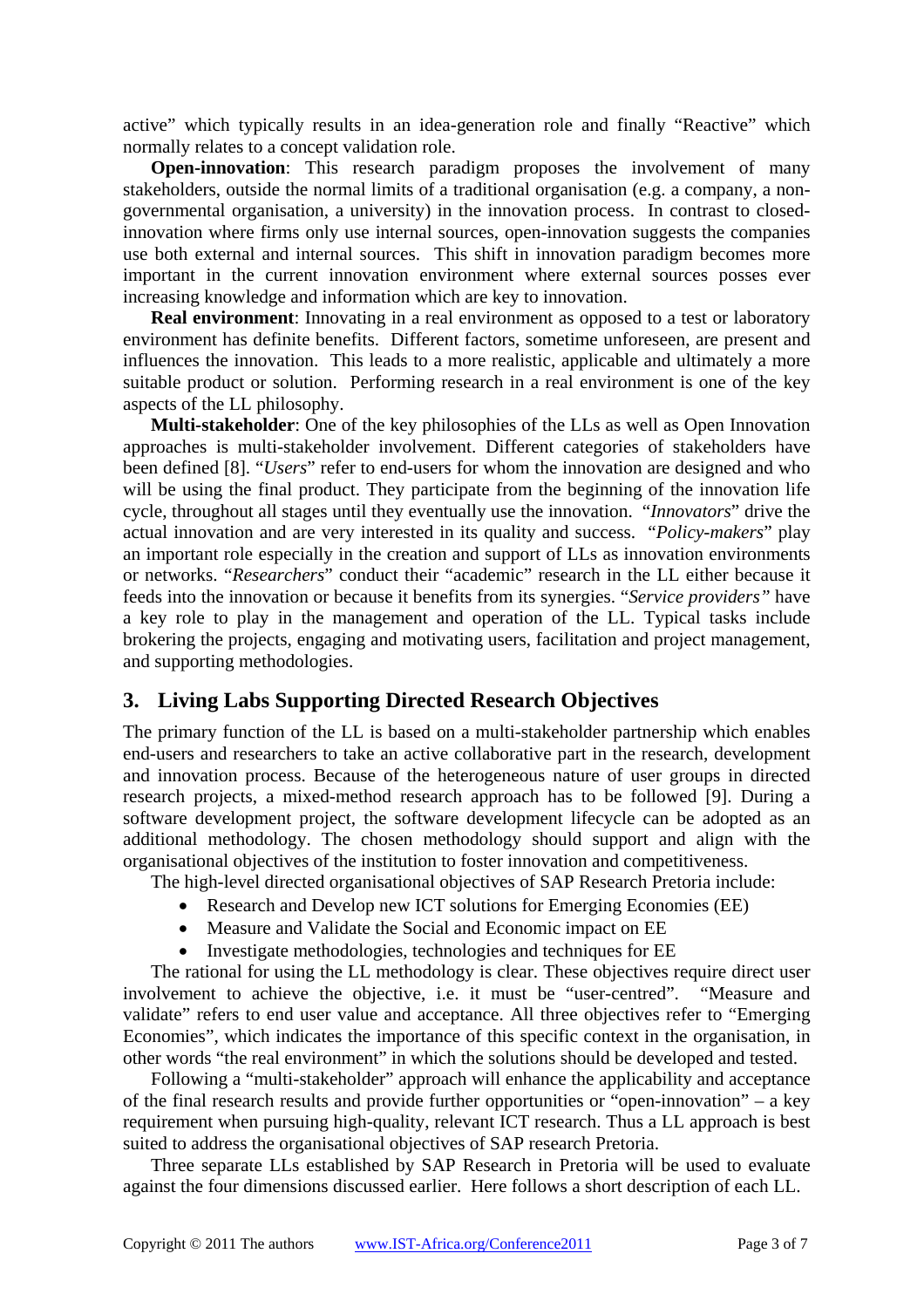- **Overture LL** which was established to support the design process for the "mobile" business services for very small enterprises (VSEs) in Emerging Economies" concept and to evaluate it in a real-world scenario. A number of small organisations in the construction sector were selected and invited to participate in the LL from the conceptual phase right through to the implementation phase. Constant feedback from users on the design and implementation of a mobile product. This enables all stakeholders ranging from the VSEs, suppliers, associations, government agencies, and other services providers to effectively develop new ideas together, evaluate the concepts and obtain direct input during the whole process.
- **Rustica LL** where the main goal is to provide a collaborative environment with various stakeholders for the implementation and deployment of sustainable ICT innovations for socio-economic development in the rural community. It supports introduction of ICT solutions to the small scale traders in rural areas and studies the impact of this intervention. The involvement of various stakeholders in the design and implementation of a technology which can support their day-to-day business activities had to adhere to the four dimensions of LL as described above.
- **PatHS LL** was a health LL in South Africa where new and novel patient health management systems were developed and tested in several rural healthcare clinics. Participating organisation ranged from private organisations, universities, NGOs and government and their inputs into the concept, its design and implementation as various type of users in an open innovation scenario were crucial for successful delivery of a product they can apply to improve their overall health.

In all three LLs the idea was to address the needs of emerging economies in different contexts through use of different data collection instruments to get constant feedback from users in an open innovation environment to improve operations through application of specific technology platform. This allows for each LL to support the research objectives of SAP Research, Pretoria and support the LL dimensions each in their own unique way.

| <b>Dimension</b>        | Overture                          | <b>Rustica</b>               | <b>PatHS</b>                      |
|-------------------------|-----------------------------------|------------------------------|-----------------------------------|
| Main purpose of LL      | Mobile business services for      | Sustainable ICT              | Understanding of health clinic    |
|                         | <b>VSEs in Emerging Economies</b> | innovations for socio-       | business processes and            |
|                         |                                   | economic development in      | development of patient            |
|                         |                                   | the rural community          | management system                 |
| <b>User-centred</b>     | End-users are drivers of          | Users are involved as idea   | Users are part of field trails,   |
|                         | innovation, idea generators and   | generators (pro-active) and  | centred in the development of     |
|                         | concept validators. Involved      | innovations are centred      | applications and provide feedback |
|                         | from initiation to final          | around their feedback        | to improve the product            |
|                         | prototype and evaluation          |                              |                                   |
| <b>Open innovation</b>  | Ample opportunities are created   | Researchers often visits     | Regular discussions, workshops    |
|                         | to stimulate open innovation:     | remote rural areas for       | and on-site software development  |
|                         | regular workshops, walk-          | discussions, workshops       | directly involving end-users and  |
|                         | throughs, meetings, feedback,     | and trials in order to       | other stakeholders provide        |
|                         | field user testing                | stimulate open innovation    | opportunity for open innovation   |
| <b>Real environment</b> | Small plumbing organisations      | Small scale retailers (spaza | Rural health care clinics         |
|                         | in urban area                     | shops) in remote rural       |                                   |
| Multi-stakeholder       | Multiple stakeholder              | Small scale retailers, SAP   | SAP team, developers, home-       |
|                         | involvement (use both internal    | team, funders, CSIR,         | based care nurses, clinic nurses, |
|                         | and external sources).            | Suppliers, Academia (M       | Dept of Health                    |
|                         | Vodacom, plumbers, SEDA,          | and D Associates, Joint      |                                   |
|                         | developers, SAP team,             | University Appointees),      |                                   |
|                         | academia                          | Vodacom, ATM Solutions       |                                   |
| <b>Innovation</b>       | Mobile phone software             | A mobile e-procurement       | Clinic based patient management   |
| outcomes                | prototype in a hosted cloud       | and logistics solution for   | software system                   |
|                         | environment                       | rural small scale traders    |                                   |

*Table 1: Evaluation of 3 LL's*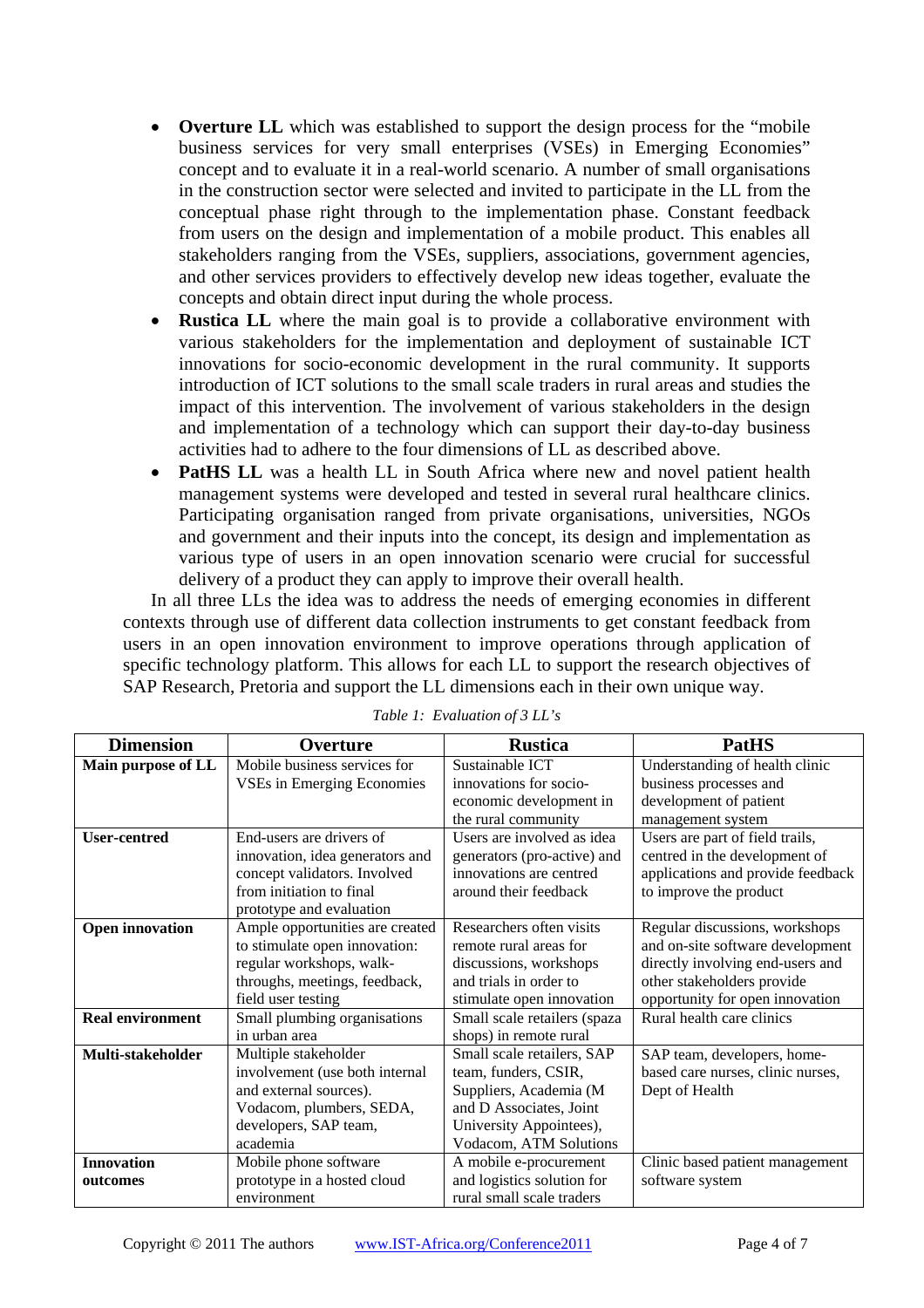Table 1 explains how the LLs at SAP Research Pretoria adhere to the four dimensions of LLs (user centred, open innovation, real environment and multi-stakeholder). The purpose and innovation outcome of each LL is also provided.

In the above table it is evident that each LL address the four dimensions of the LL methodology and involves an array of different stakeholders who are key role players to provide feedback in improving a specific innovation which is geared towards specific needs in each cycle or phase of the product life cycle. Each LL has its own specific context and technological focus but all of these involve open-innovation based on both internal and external role stakeholders, involve users as drivers, centred innovators or as active participants from the initiation of the LL through to the evaluation.

## **4. An Integrated Living Lab Model**

The following integrated model was developed by SAP researchers to depict how different LLs within SAP Research Pretoria are integrated to function based on the strategic mission (highlighted in orange) and objectives (above each LL).



*Figure 1: An integrated LL model for SAP Research Pretoria*

As shown in figure 1, the primary mission of the LL strategy for this research unit can therefore be defined as: to demonstrate socio-technical feasibility of mobile business solutions for very small enterprises in South Africa. This model is primarily aligned to and driven by the strategic research focus/mission of the SAP research centre (bottom of figure). Based on the research mission each LL has to focus on specific objectives (emerging economies context, socio-technical feasibility/impact of ICT on emerging economies and user-focused design and development). Each LL also have to constantly realign and evaluate itself to ensure that it is still aligned with the main LL definition with its four dimensions (user-centred, open innovation, real environment and multi-stakeholder components). Within each LL there can also be a specific context (urban, rural or semiurban), area of application or also referred to in the table above as innovation outcomes, research instruments (for collecting data and improving the area of application) and partnerships (unique and specific for each LL environment) that can differ from other LL within the SAP research centre. Based on the defined research context and appropriate application area, the different stakeholders that interact in this particular environment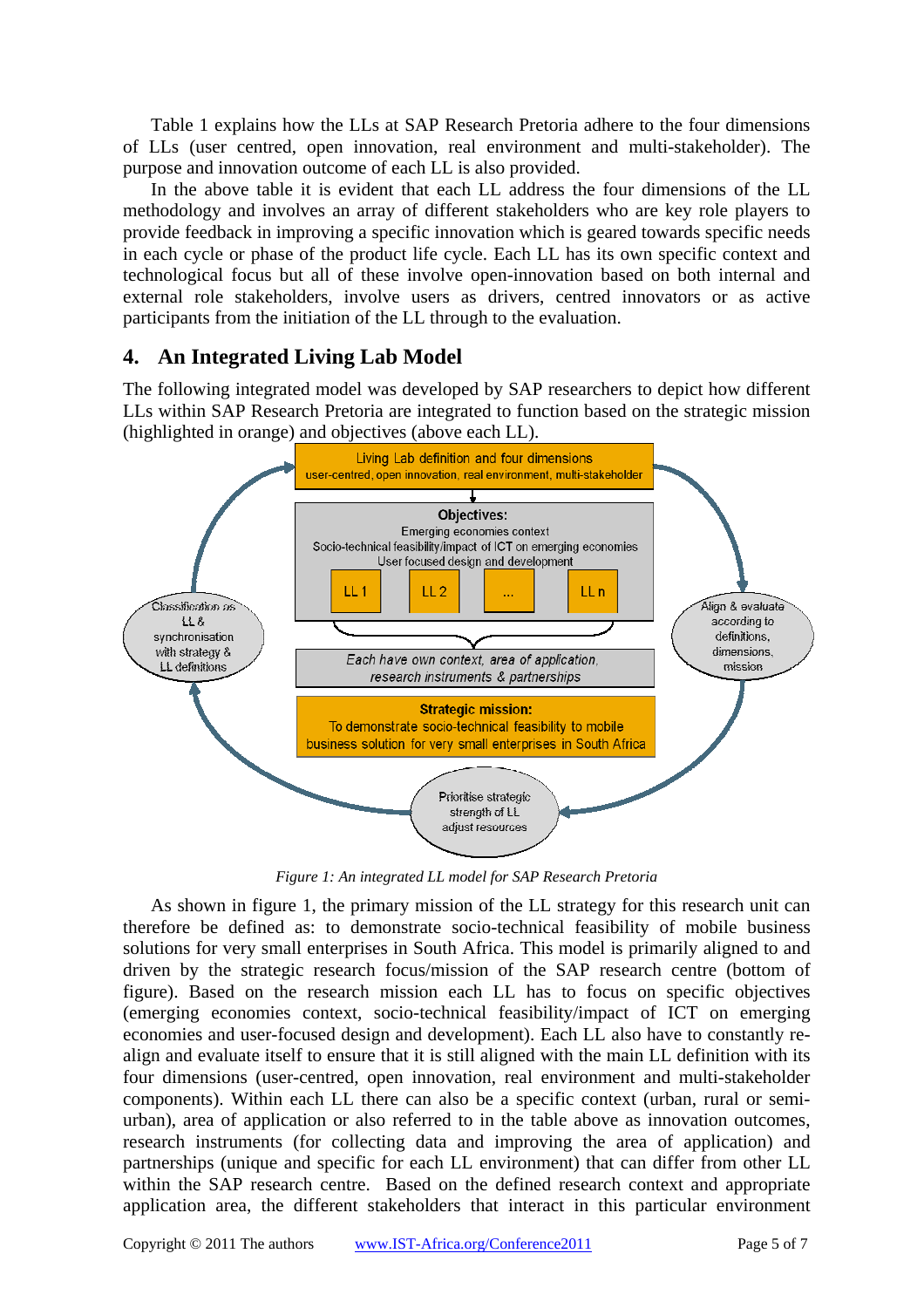should be identified and their roles need to be defined within the research context. The associated research instruments should be designed to achieve and assess the goals of this particular LL. This generic structure is used to facilitate the classification and synchronisation of the various LLs, and it further allows individual LLs to create its uniqueness given the context of project/research needs.

A cyclic approach is followed where the LLs align and evaluate themselves constantly, but also need to (bottom of figure 1) prioritise strategic strengths of each LL and allocate resources from a strategic point of view to support the development and co-creation activities within the eco-system of the LL definition. This then feeds back (left hand side of model) to the LL definition and why a LL is classified as a LL, synchronisation of LL with strategy and definition in a constant cyclic way to ensure that all LLs do address these important issues within the centre. The industrial significance and eventual benefits of having a specific integrated LL model ensures that each LL within the research unit constantly evaluate itself to adhere to its main strategy and objectives as well as whether it adheres to the four dimensions of being a LL. It was important for SAP research Pretoria to have its own unique LL model which depicts its coherence and individuality compared to European LLs and other existing LLs within South Africa. The LL concept is currently flourishing in South Africa as a concept to apply to projects to provide evidence of complexity and user involvement as well as innovation that should result from it. This model is the first step for SAP research Pretoria to ensure all current and future LL will apply the same standards and adhere to the strategic objectives and four dimensions of LL.

### **5. Conclusions**

In conclusion, the LL should offer an environment aimed at determining and evaluating proof of concepts for products, services and solutions. It should be designed to boost open innovation by ensuring that all relevant stakeholders, including end users, are closely involved throughout the research and development process of future products and services, based on the principles of user-centric design. A suitable LL methodology (or a mix of methodologies) should be applied within a physical or virtual innovation environment – ensuring that research and industry are closely engaged to develop, test and showcase proof of concepts of their research visions.

This paper illustrates a possible way to align organisational (research) objectives with LL objectives in order to ensure consistency and efficiency. Using four dimensions (user centred, open innovation, real environment and multi-stakeholder) from the definition of a LL, three existing LLs have been evaluated against these dimensions.

The LL definition, dimensions and the integrated model is under constant scrutiny and will be further refined in future. The end results will be that any future LL within SAP research Pretoria will also have to adhere to this integrated model but has to have its own uniqueness of application, context, users, stakeholders, innovation and positively influence and support the emerging economies it deals with in a specific society.

#### **Acknowledgements**

The support of SAP Research Pretoria/Meraka Unit of Technology Development and its Living Lab Partners towards this research is hereby acknowledged. Opinions expressed and conclusions arrived at are solely those of the authors and should not necessarily be attributed to SAP Research/Meraka UTD and the Living Lab partners.

## **References**

 [1] de Ruyter, B., van Loenen E. & Teeven, V. (2007). *User Centered Research in ExperienceLab, European Conference*, AmI 2007, Darmstadt, Germany, November 7–10, 2007. LNCS Volume 4794/2007, Springer. [2] Core Labs (2006), <http://www.ami-communities.net/wiki/CORELABS>.